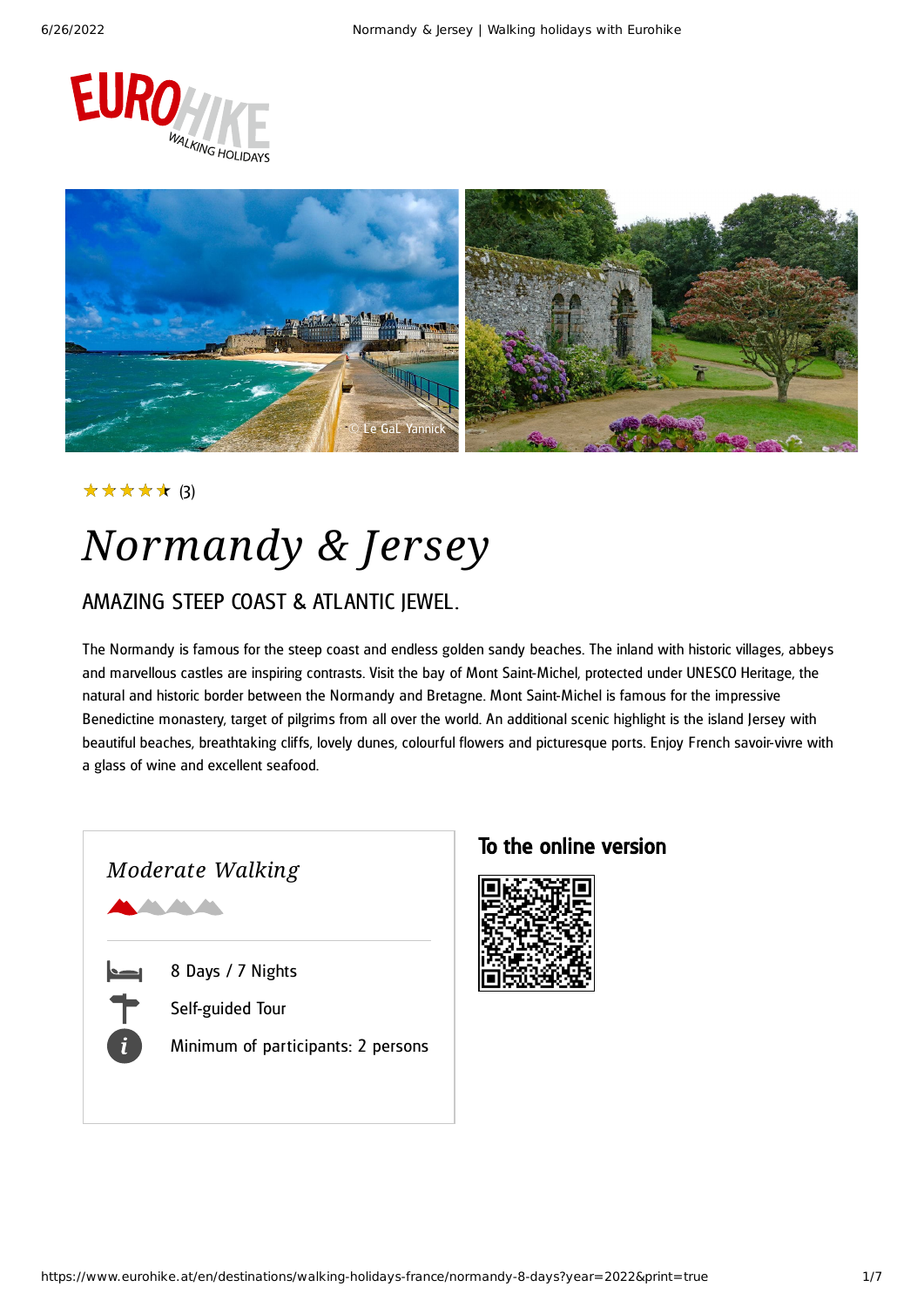# *Itinerary*

### *Arrival in [Pontorson](#page-1-0)*

<span id="page-1-0"></span>The little village of Pontorson lies on the border between the two provinces Normandy and Bretagne, about 9 km from the bay of Mont Saint-Michel.



DAY 1

### *Pontorson – Mont [Saint-Michel](#page-1-1)*

<span id="page-1-1"></span>Walk along the Cousnon river to the bay of Mont Saint-Michel. Cross pretty villages and visit a mill. Mont Saint-Michel is a fortified village situated on an island. On the top of a rock escarpment a monastery inhabited by a dozen monks is situated. You stay overnight on the mainland and can enjoy the special view over the Mont-Saint-Michel.

| $\circledS$ ca. 3 to 4 hours |  |  | $\frac{1}{2}$ 10 km $\approx$ 40 m $\approx$ 40 m |  |
|------------------------------|--|--|---------------------------------------------------|--|
|                              |  |  |                                                   |  |



*Mont Saint-Michel – [Dol-de-Bretagne](#page-1-2)*

<span id="page-1-2"></span>After crossing the marshes west of Couesnon river you leave the Normandy for the Bretagne. You walk through green undulating landscape, dotted with little houses and grazing cattle to the pretty villages Roz-sur-Couesnon and Sainte-Broladre. You will spend the night on the mainland. The half timbered houses belong to the best maintained examples of the Bretagne.





*[Dol-de-Bretagne](#page-1-3) – Cancale*

<span id="page-1-3"></span>The first interesting point of today is Mont-Dol with beautiful old church. Then you follow an oyster-park for several kilometres. The last kilometers to Cancale offer superb views across the bay. You stay overnight in a hotel on the port. Cancale enjoys the reputation of being the capital of oyster, "Huîtres". It is said that the local oysters are the best and freshest – judge for yourself.

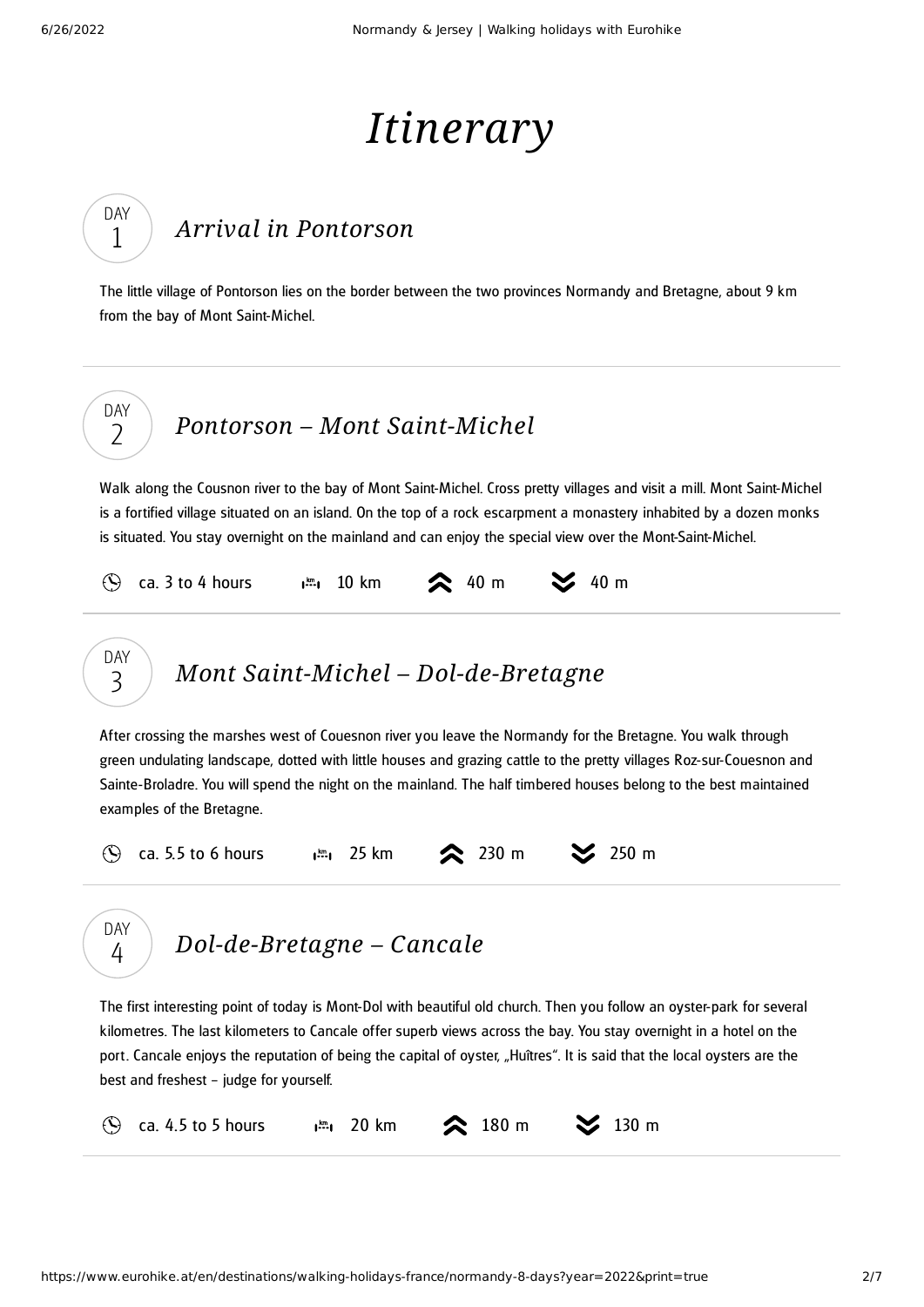<span id="page-2-3"></span><span id="page-2-2"></span><span id="page-2-1"></span><span id="page-2-0"></span>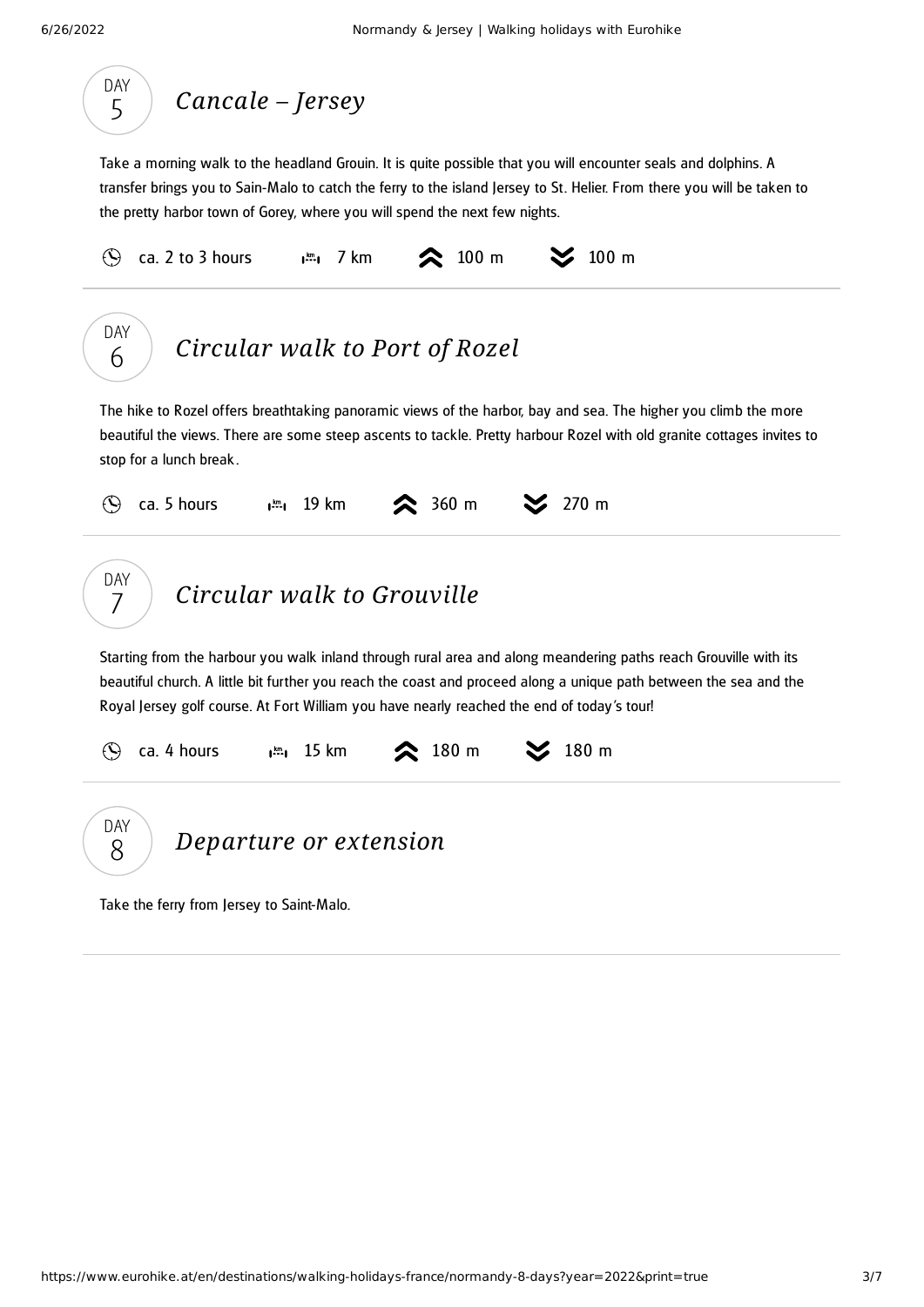# *Characteristics of the route*

Easy walking tours along the coast. Some stages require sure footedness. Walking distances in Jersey can be shortened by public transport. Scenic tour!

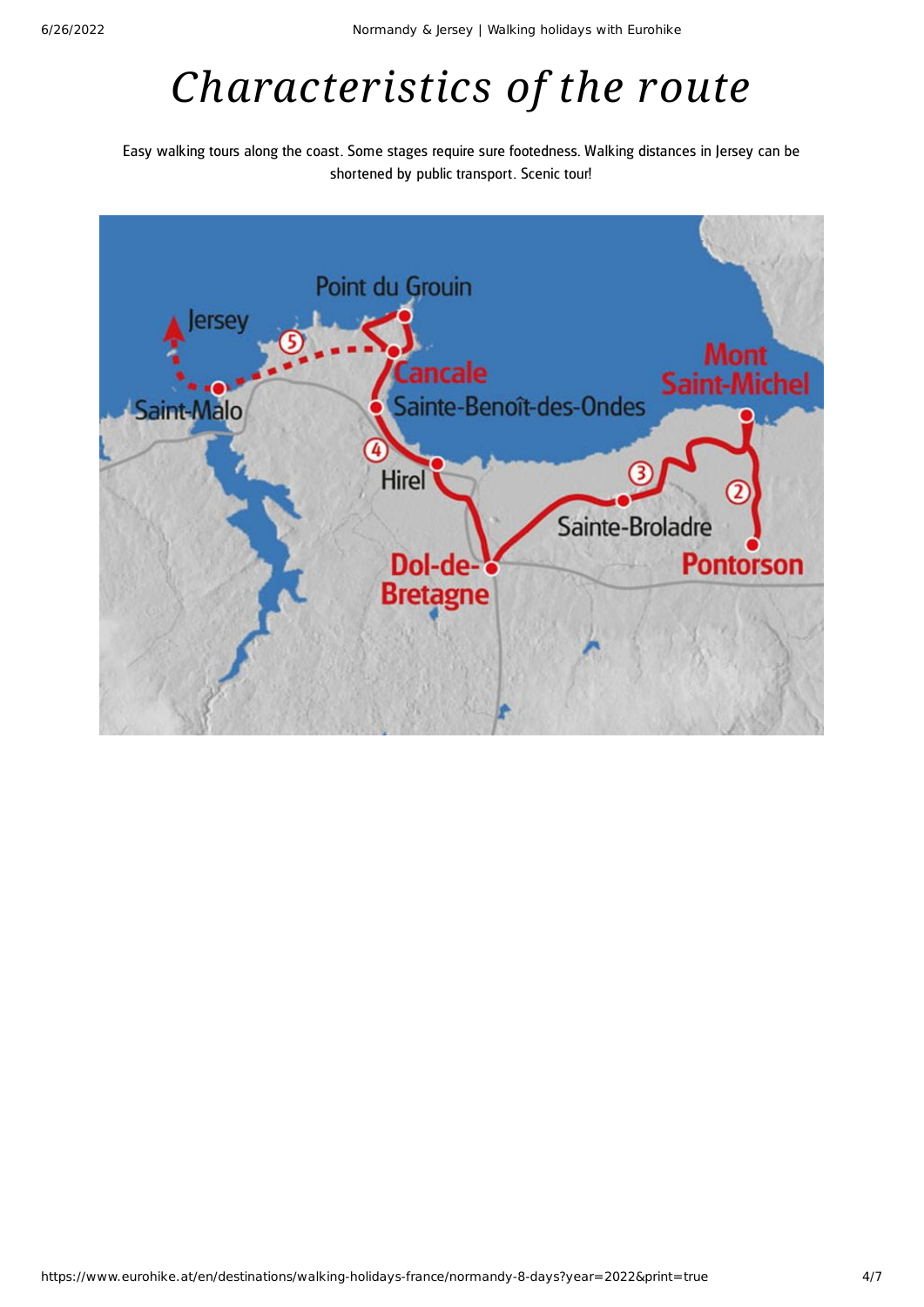## *Prices and events*

### *Place of arrival: Pontorson*

|                                         | Season 1<br>25.03.2022 - 30.06.2022   01.09.2022 - 31.10.2022  <br>Arrival daily | Season 2<br>01.07.2022 - 31.08.2022  <br>Arrival daily |  |  |  |
|-----------------------------------------|----------------------------------------------------------------------------------|--------------------------------------------------------|--|--|--|
| Normandy & Jersey, 8 days, FR-NOWPJ-08X |                                                                                  |                                                        |  |  |  |
| Base price                              | 969.00                                                                           | 1,029.00                                               |  |  |  |
| Surcharge single traveler               | 119.00                                                                           | 119.00                                                 |  |  |  |
| Surcharge single room                   | 369.00                                                                           | 369.00                                                 |  |  |  |

Category: pretty 2<sup>\*\*</sup> hotels and inns, partly 3<sup>\*\*\*</sup> hotels (French classifying, sea view on Jersey)

# *Additional nights*

### *Place of arrival: Pontorson*

|                       | Season 1<br>Mar 25, 2022 - Jun 30, 2022   Sep 1, 2022 - Oct 31, 2022  <br><b>Arrival daily</b> | Season 2<br>Jul 1, 2022 - Aug 31, 2022  <br><b>Arrival daily</b> |
|-----------------------|------------------------------------------------------------------------------------------------|------------------------------------------------------------------|
| <b>Pontorson</b>      |                                                                                                |                                                                  |
| Double room p.P.      | 69.00                                                                                          | 69.00                                                            |
| Surcharge single room | 49.00                                                                                          | 49.00                                                            |
| Jersey                |                                                                                                |                                                                  |
| Double room p.P.      | 79.00                                                                                          | 79.00                                                            |
| Surcharge single room | 35.00                                                                                          | 35.00                                                            |
| Saint-Malo            |                                                                                                |                                                                  |
| Double room p.P.      | 79.00                                                                                          | 79.00                                                            |
| Surcharge single room | 49.00                                                                                          | 49.00                                                            |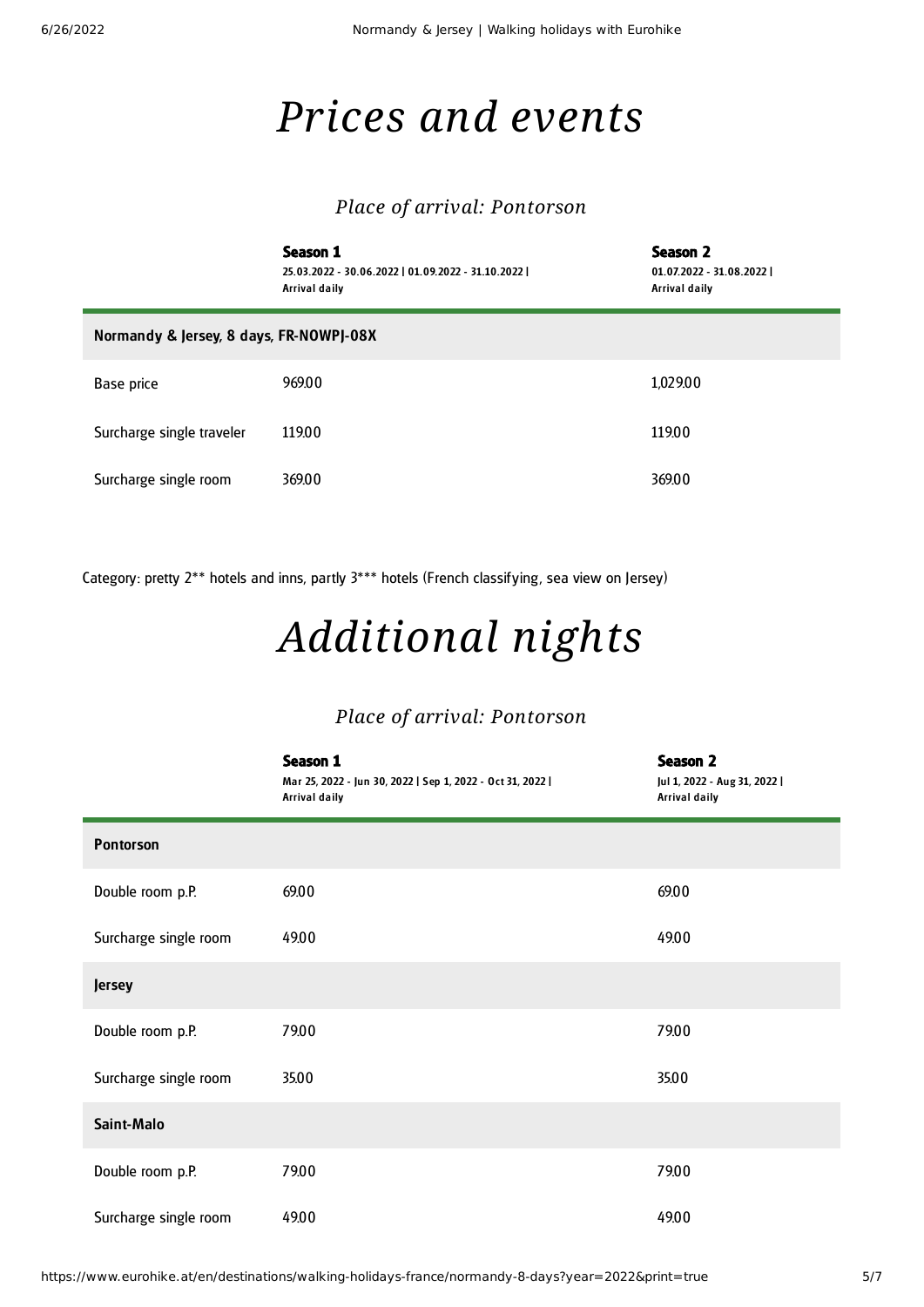Prices per person in EUR

### *Services and infos*

### Services

#### Included:

- Accommodation as already mentioned
- Breakfast
- 1 evening meal (Dol-de-Bretagne)
- Luggage transfer (1 piece of luggage per person, excl. days with ferry transfer)
- 1 Transfer Cancale Saint-Malo
- 1 Ferry fare Saint-Malo Jersey
- 1 Ferry fare Jersey Saint-Malo
- Carefully elaborated route description
- Detailed travel documents 1x per room (German, English)
- Service hotline

### Infos

#### Arrival / Parking / Departure:

- Airport Paris and by train to Pontorson in approx.  $\bullet$ 3.5 to 4 hours.
- Parking: Limited number of hotel parking spaces, cost EUR 6 per night. Reservation necessary in advance, payable on site. Free, unguarded public parking spaces near the hotel, no reservation necessary.
- Return journey from Saint-Malo to Pontorson by train, approx. 1.5 hours ([www.ter.sncf.com/bretagne\)](http://www.ter.sncf.com/bretagne).

#### Optional extras:

Retourn transfer from Saint-Malo to Pontorson,  $\bullet$ price per fare EUR 130 (Sundays and holidays EUR 160), reservation required, payable in advance.

#### Things to note:

- Tourist tax, if due, is not included in the price  $\bullet$
- The circular walk on the 6th and 7th is practicable  $\bullet$ in the reverse order.
- Further important information according to the  $\bullet$ package travel law can be found [here](https://www.eurohike.at/en/travel-information/before-the-tour/pci)!